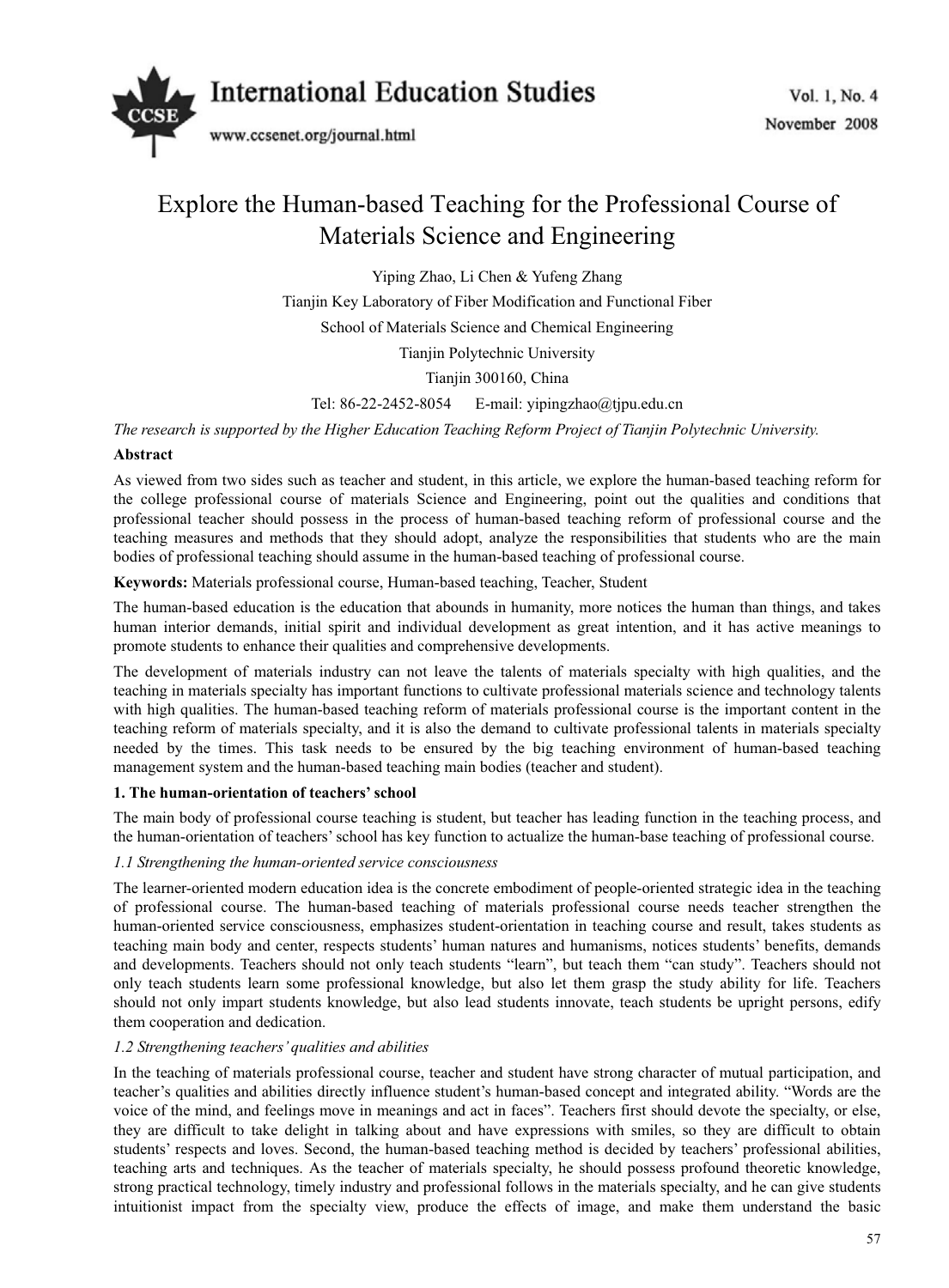professional qualities and abilities that one qualified materials talent should possess, and inspire students' study pertinence, enthusiasm and intention.

On the other hand, teachers' moral qualities, humanistic sentiment, words and deeds also directly influence students' individual developments. The professional course teachers should learn to how to exert feeling teaching, continually perfect them, and lead students to explore scientific profound mystery with active passions. First, teachers are required to learn using smile teaching, close teacher-student relationship, eliminate feeling gulf, flourish classroom atmosphere through smile, and make students really happily study professional knowledge. Second, teachers should be encouraged to exert their advantages and fully utilize hortative language to inspire students' study interests and enthusiasms.

## *1.3 Enriching the contents of classroom teaching*

The setup of teaching content of materials specialty should be embodied in teaching materials and courseware. Abundant teaching contents are the headspring to study specialty for students, and are also one important measure to inspire students' study interests and enthusiasms.

In recent years, with the quick development of materials science and technology, the professional contents are renovated frequently. When teachers choose teaching materials, they should combine traditional professional theories with modern new technologies organically, and ensure the close combination of teaching contents and students' specialty and social demands. Taking the professional course of macromolecule materials machining as an example, the traditional and continually outspread machining craftwork theory should be fixedly grasped by students, and the craftwork methods that have been washed out should not be introduced, and teachers should fully use the practical opportunities or other approaches such as consulting network or science and technology literatures to grasp and absorb some new craftworks and new equipments that can not be found in book, and impart the knowledge to students. In a word, the selection and enrichment of teaching contents is a hard work which needs teachers read professional books and literatures when they prepare for lessons and emphasize daily accumulations and absorb and re-understand new technologies.

At present, most course teachings of materials specialty adopt multimedia school, which requires teachers possess large information to make the courseware that is easily understood and grasped with innovations. For example, in the instruction process of craftwork lesson, teachers can introduce some movie materials or pictures about the aspect of production arts and crafts into the courseware, which can be easily learned and understood and inspire the study atmosphere in the classroom.

## *1.4 Reforming the mode of classroom teaching*

For the classroom teaching method, teachings should transform form single knowledge disseminator to course governor. The teachers' functions should be mainly embodied in confirming teaching objective, evaluating teaching resource and environment, confirming the sequence of course implementation, checking the feasibility of course plan and constituting the implementation plan of course. The professional course teachers should more emphasize the strategy organically combining research teaching with research study, take students as the center, and let students obtain knowledge in solving problems by the scientific and research mode under the indirection of teachers.

On the other hand, teachers should introduce scientific research into the teaching process to some extent, and drive the cultivations of students' thinking abilities and scientific research abilities. In the prelection, teachers should organically combine professional theoretic knowledge with scientific research activities, let students grasp professional knowledge and technologies and know the methods and measures of scientific research, and cultivate students' innovational consciousness and abilities in the atmosphere full of scientific research mysteries.

## *1.5 Actualizing opening classroom teaching system*

To actualize the human-based teaching of professional course, teachers should take the classroom as an opening system, take them as the main bodies to develop and manage the course recourse, and convenient for students to look after more opportunities of resources and exterior supports. For example, not only course teachers, but experts and practice persons outside the college, even other students (schoolmates can study each other in the communication, or obtain resources through modern information measures) can teach students.

## *1.6 Strengthening the practical teaching*

The human-based teaching of materials specialty course can not leave human-based practice. To cultivate students' practical abilities and innovational spirits, in the experimental teaching part, single validating experiment should be reduced possibly, and the experiment with "three characters" including integration, design and research to evaluate the comprehensive performance of materials that are independently designed and prepared by students should be advocated. The comprehensive experiment can test and strengthen students' comprehensive knowledge and course knowledge relative to the course, implement comprehensive training and cultivation to students' knowledge, abilities and qualities. The designed experiment can make students design experiment plan, confirm experiment method, choose experiment equipments, study out operation procedure, complete experiment and analyze and disposal the experiment result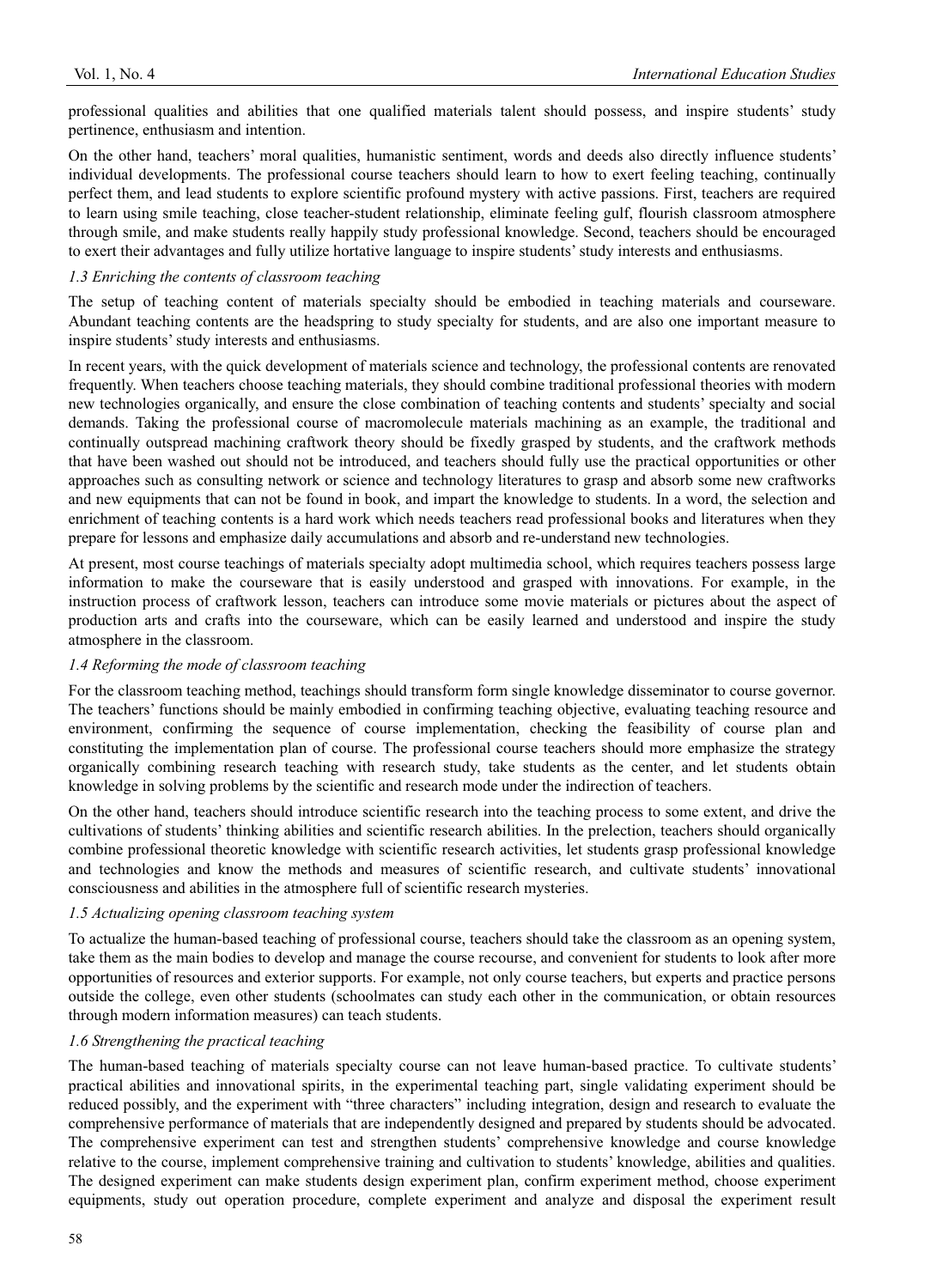according to appointed experiment intention and conditions and under teachers' directions. The research and exploring experiment can make students implement trainings with research and exploring characters aiming at certain one or some selected research objectives in teachers' research domain or selected subject direction. After the experiment is completed, students can also comprehensively know the relationships among composing, craftwork and performance for certain one system materials through communication. In the experiment, through materials consultation, communication and thinking, students can find the method to solve the problem, and realize more truth and inspire innovational thinking through summarization and more profound thinking. The facts have proved that large of experiments with "three characters" can make students strengthen the professional theoretic knowledge what they learn, and feel that the professional experiment is not the simple and mechanical recurrence no longer, but the space with comparative challenges and exertions, and accordingly inspire their experiment interests and innovational desires, and strengthen their comprehensive analysis ability and the ability to solve problems.

The practice of materials specialty is the necessary stage to cultivate professional talents of materials with high qualities. Therefore, various practice resources should be fully utilized, and the stable professional practical teaching base should be established to extend practice view.

## *1.7 Emphasizing the individual difference of students*

The individuation education of professional course should have pertinence and can not use one standard to measure all students, and use one method to apply teaching, and one mode to cultivate all students. Teachers should adopt the classification direction and layer teaching method to teach students according to their different individual differences, interests, abilities and characters. For example, the course checking system should embody human-orientation and actualize the human-orientation and diversity for the checking and evaluation system. To notice and envisage students' differences of born abilities, teachers should combine students' study attitudes with study effects, set eyes on every student's advancement and development, be good at find their blink points, and implement different evaluations aiming at every student's different situation.

## *1.8 Establishing good teacher-student relationship*

The good teacher-student relationship is the base to promote teachers and students' advancements. For the study of professional course in college, good teacher-student relationship is very important to inspire students study enthusiasms. In the human-based teaching process of materials specialty, the professional course teachers should bring pure-hearted hears, and play multiple degrees such as friend and teacher to press close to students, know their demands, channel their puzzles and solve their difficulties. Of course, the communication between heart and heart can not be accomplished in an action, teachers should exert a subtle influence on students by the mode of "salutary influence of education, moisten silently" in the teaching process.

## **2. The human-orientation of students' study**

Students are the main body of teaching, and except for above teacher factor, students' cooperation is very pivotal to decide whether the human-based teaching of professional course can be successfully actualized.

## *2.1 Correcting the study attitude for professional course*

Indubitably, to confirm study requirement and correct study attitude is the key to cultivate undergraduates to be talents. Only undergraduates have specific study objective, upright study attitude, full study enthusiasm and strong learn desire, they can light up the spark of study objective, promote the advancements and become useful talents for the country and society.

To actualize the human-based teaching of professional course, teachers should strengthen the ideology work for the students, and let them know what they can learn, what they can obtain, what they prepare to do, and what they can do in the college stage. Teachers should let students seriously design their self developments, and confirm their future directions and objective, constitute long-term, middle-term and short-term study objectives and detailed plans for their professional knowledge, reasonable distribute their study time and insist on the plan.

# *2.2 Profoundly understanding the demand standard of society to talents*

The study of professional course can help undergraduates obtain future employment. Therefore, students should first confirm the demand standard of present society to the talents of materials specialty. At present, most employment enterprises in the materials industry emphasize three basic requirements including educational level, ability and experience. The educational level always indicates talent's basic quality and knowledge level, and the ability can prove talents can comprehensively and flexibly exert knowledge what they learn, and the experience can indicate work experiences and the performance in certain domain. On the other hand, the employment enterprises also emphasize whether the talents possess good human communication and healthy minds and humanistic qualities. The talents only with good human communication abilities can be good at disposal various complex social relationships. To the environment with many uncertain factors, whether management decision or product research and development, will